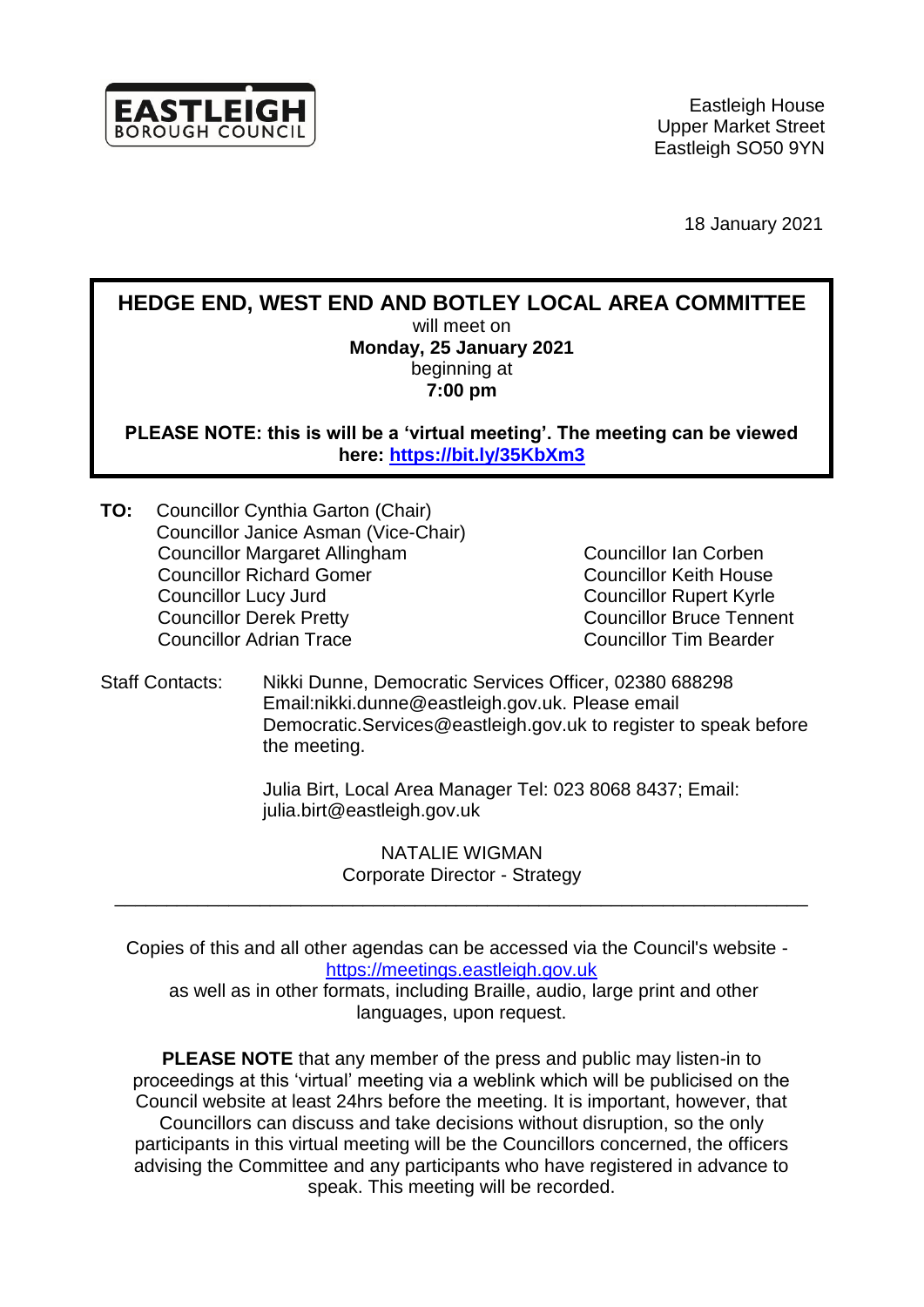## **AGENDA**

- 1. Apologies
- 2. Declarations of Interest

Members are invited to declare interests in relation to items of business on the agenda. Any interests declared will be recorded in the Minutes.

3. Minutes (Pages 5 - 10)

To consider the Minutes of the meeting held on 2 November 2020.

4. Public Participation

Councillors not on the Local Area Committee and members of the public can participate during this section of the meeting in the following ways:

- If you are able to participate live (meet the technical requirements) and wish to be present and speak, you will need to notify Democratic Services 4 working days **(Midday Tuesday 19 January 2021)** before the meeting. Technical and etiquette guides will be provided.
- Alternatively, the public can email a statement to be read out by 'the spokesperson'. Emailed statements will need to be received 2 working days **(Midday Thursday 21 January 2021)** before the date of the meeting. Democratic Services will confirm receipt of the email and confirm it can be read out.
- The statement (including questions) will be the equivalent of a maximum of three minutes if read out. Please therefore restrict your statement to one side of A4 (12 font). This applies audio/ video recordings also.
- Alternatively a MP4 file will be sent to Democratic Services 4 working days **(Midday Tuesday 19 January 2021)** before the meeting. This must be accompanied by a written transcript (emailed). In the event that the file does not meet technical requirements the transcript will be read by the spokesperson and shown on the screen.

Please contact us via [democratic.services@eastleigh.gov.uk](mailto:democratic.services@eastleigh.gov.uk)

- 5. Chair's report
- 6. Local Area Manager's Report
- 7. Financial Management (Pages 11 20)
- 8. Local Area Action Plan (Pages 21 28)
- 9. Presentation on Planning Guidelines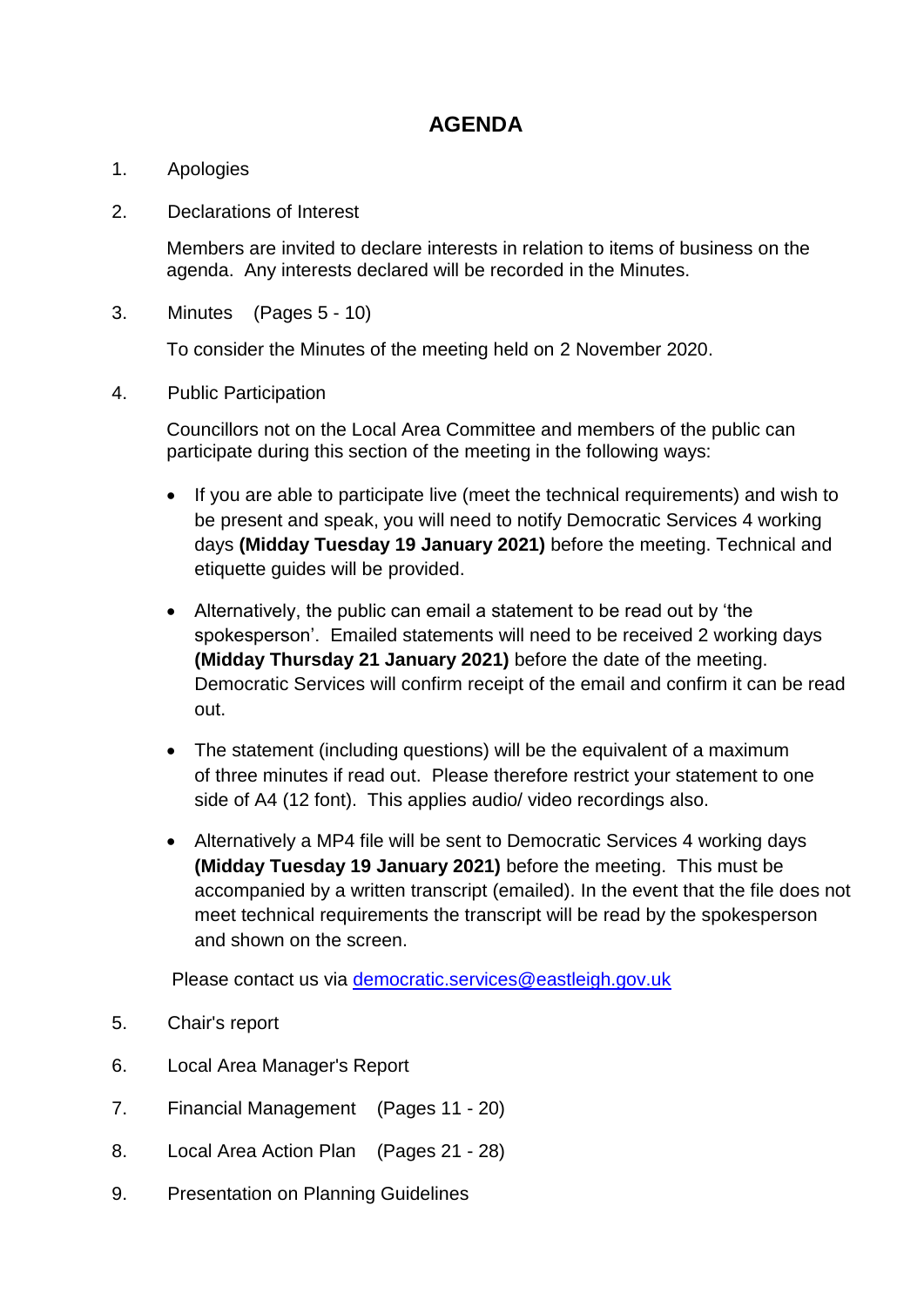10. Planning Application - Hedge End Retail Park, Tollbar Way, Hedge End, SO30 2UH (Pages 29 - 46)

Removal of existing Oak tree T4 and provision of hard and soft landscaping scheme including new tree planting, amenity space and associated development. (F/20/89127)

11. Planning Application - Hedge End Retail Park, Tollbar Way, Hedge End, SO30 2UH (Pages 47 - 54)

Various tree works (Please see Covering Letter, Tree Survey Report and Landscape Strategy for details of works proposed to retained trees G2, G3 and T3 (total no. 13 trees). (T/20/89128)

12. Planning Application - Boundary Lakes Golf Course, Moorhill Road, West End, Southampton, SO30 3XH (Pages 55 - 74)

Erection of golf course clubhouse and ancillary facilities, golf cart store and car parking area, together with repositioned internal access roads, landscaping and SuDs. (F/20/88655)

13. Planning Application - 63 High Street, Botley, Southampton, SO30 2ES (Pages 75 - 80)

Single storey side extension. (H/20/88887)

14. Planning Application - 2 Fairlie Close, Hedge End, Southampton, SO30 4WQ (Pages 81 - 88)

Construction of a Victorian Greenhouse. (H/20/89080)

15. Planning Appeals

The Head of Legal Services to report:-

(a) that the following appeals have been dismissed:-

Wildgrounds, Brook Lane, Botley SO30 2ER

Appeal against the Council's refusal of planning permission to replace the existing dwelling of 'Wildgrounds' with 2 dwellings. The proposal additionally seeks to demolish the agricultural barns which are located to the rear of the dwelling. (F/20/87263)

Croft Farm, Winchester Road, Southampton SO32 2BX

Appeal against the Council's refusal of planning permission for the erection of a detached bungalow. (F/19/86814)

Unit 3, Lankester House, 1 Freegrounds Road, Hedge End, Southampton SO30 0HG

Appeal against the Council's refusal of planning permission for the prior